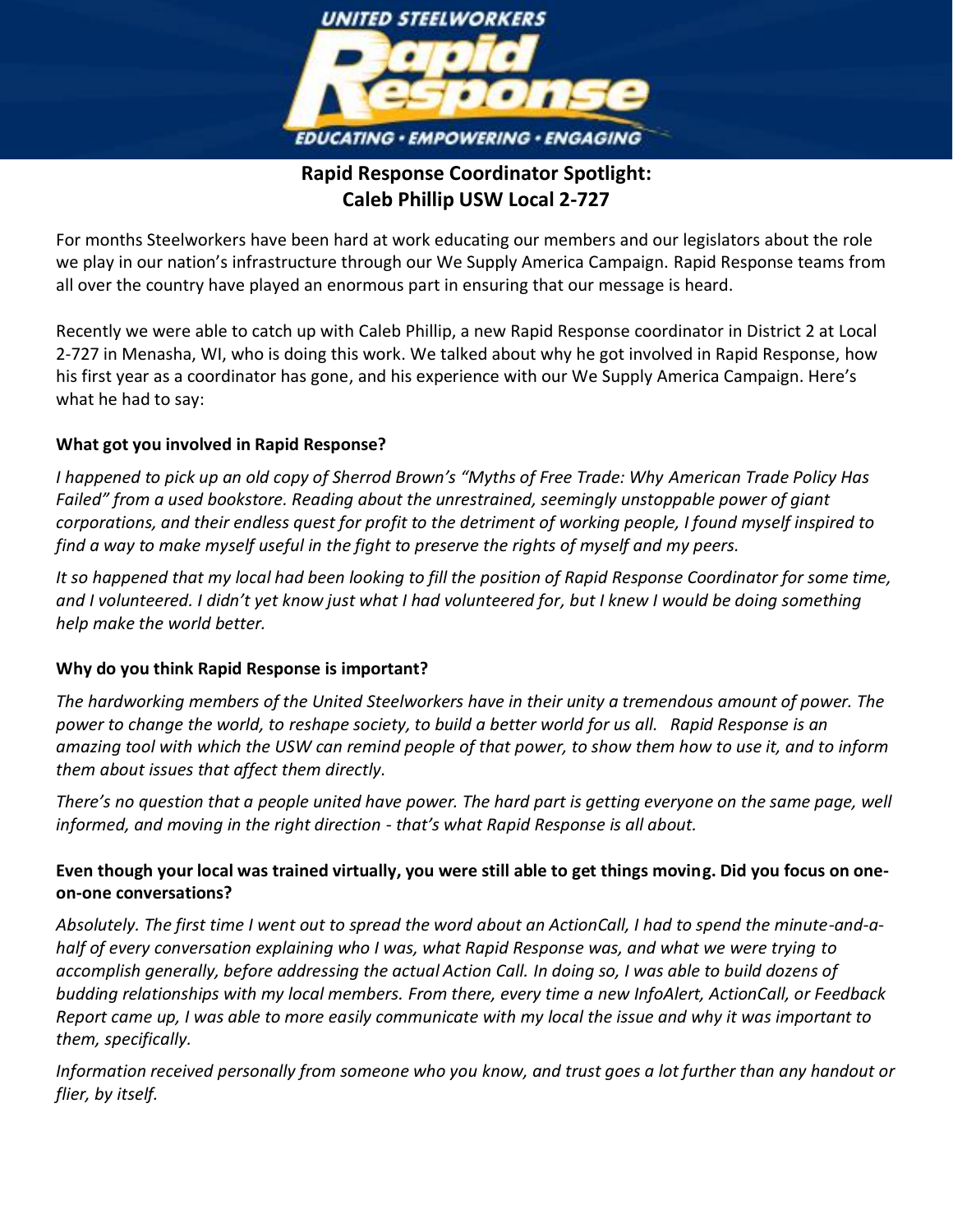#### **What were the key things you learned during the training that you think are helpful?**

*Well, obviously the importance of one-on-one communication. It can't be stressed enough.*

*The thing that I think about more than anything else from the training was a slide that laid out all the key points of focus that come up in contract negotiations - health care, wages, job security, hours of work, provisions for retirement, safety… And we were reminded that all of these things can be provided for through legislation. You don't have to bargain for Social Security, or OSHA regulations, or pay at minimum wage, or time-and-half for hours worked over 40 hours. These are all enforced by laws, passed through the hard work of activists and organizers like us.*

*This to me was an incredibly important concept, and one I try to communicate to pretty much anyone who will listen.*

## **What have you found to be the best method(s) to move people to action? Key techniques?**

*I'd like to think that what moves people to action is the message and the movement of protecting and growing worker's rights and advancing their interests in a world where the blue-collar middle class seems to be on the verge of extinction.*

*But realistically, the thing that I feel moves people to call or email their representatives or senators, or sign a petition, or fill out a postcard is how easy you make it for them. Hand someone a phone number or a web address, tell them what to say and the importance of the action, and reassure them that it won't take more than two minutes, and they run out of reasons not to do the action.* 

*I don't mean to sound cynical about it but the fact is, exercising your democratic rights should be easy. Communicating with politicians elected to represent you should be easy. Making your voice heard should be easy.*

#### **How have you worked to build the program during these challenging times?**

*A key component of our growing program has become the implementation of social media. Again, nothing is more important than in-person conversations, but this becomes difficult when "in-person" is no longer feasible. Rapid Response messages and Actions have also become much easier to share on social media, and therefor much easier to act on*.

#### **What obstacles have you overcome?**

*To put it bluntly - misinformation. Going back to my answer of the first question, there are employers out there with the resources to run costly, concerted campaigns to distort the truth and mold the will of the people to their purposes. They are tireless. They are very good at telling people what they want to hear, and in such a way that gets them to do or believe things that seem the opposite of what they should logically be doing or believing. If that makes sense.*

*Going against that can be… Frustrating. But, really, that's the purpose of Rapid Response. We must get people the right information, to make sure that they know how issues will affect them. And, how they can affect the outcome of those issues. If that means politely questioning something that they heard from a highly partisan, not terribly reputable news source, so be it.*

In late August, Caleb and the United Steelworkers of Local 2-727 hosted Senator Tammy Baldwin (WI-D) at the District 2 office in Menasha, WI to discuss infrastructure, domestic supply chains, and our We Supply America Campaign. A tireless proponent of workers' rights, Sen. Baldwin is a strong supporter of more stringent Buy America standards, is an original cosponsor of the [Make It in America Act \(S 363\)](https://www.congress.gov/bill/117th-congress/senate-bill/363?q=%7B%22search%22%3A%5B%22S.363%22%2C%22S.363%22%5D%7D&s=7&r=1) and voted in favor of the [Infrastructure Investment and Jobs Act \(HR 3684\).](https://www.congress.gov/bill/117th-congress/house-bill/3684?q=%7B%22search%22%3A%5B%22Infrastructure+Investment+and+Jobs+Act%22%2C%22Infrastructure%22%2C%22Investment%22%2C%22and%22%2C%22Jobs%22%2C%22Act%22%5D%7D&s=1&r=1) Local 2-727 presented the Senator with a stack of postcards signed by 99 of its union members, attesting to their readiness and eagerness to rebuild our